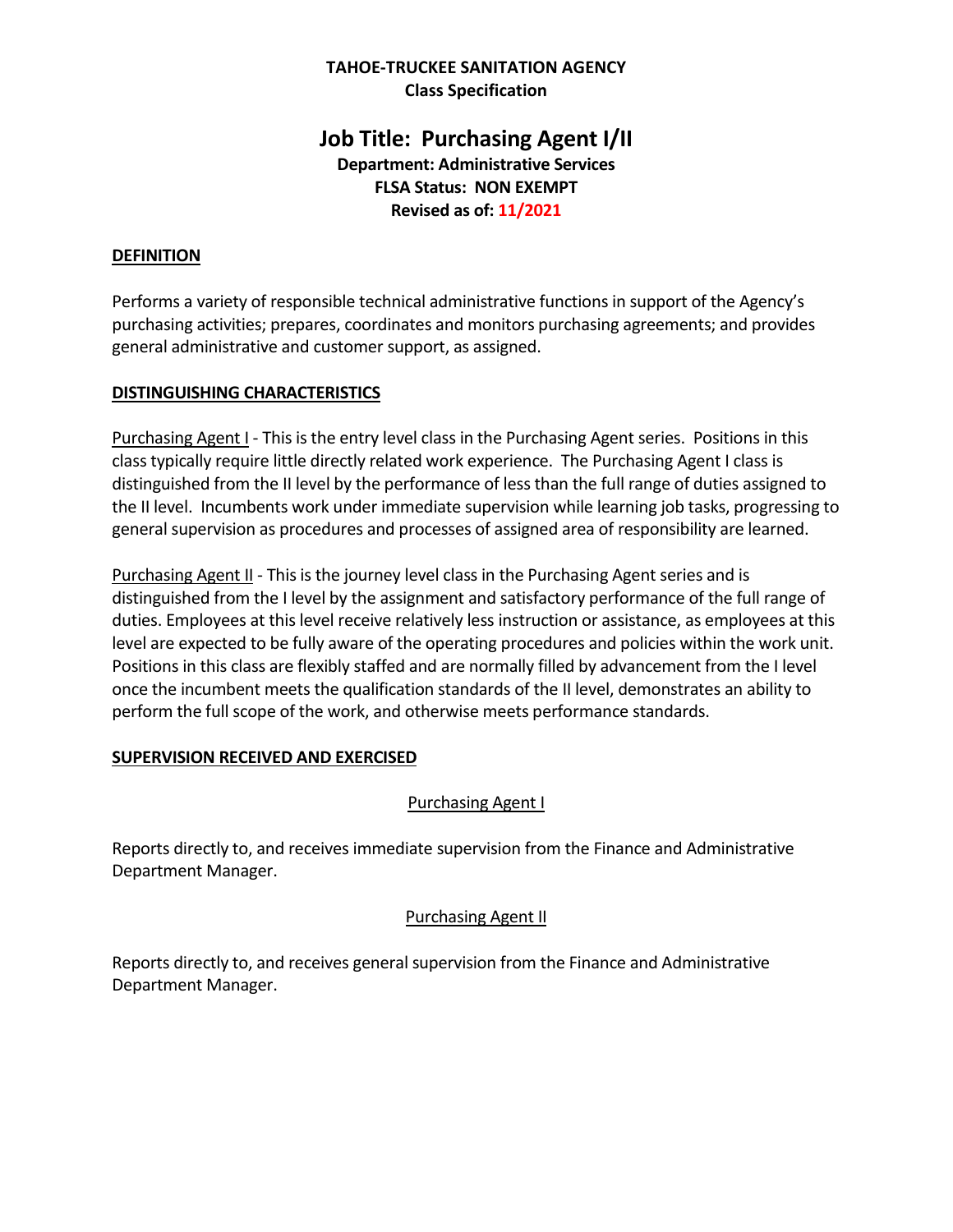# **JOB TITLE: Purchasing Agent I/II**

**EXAMPLES OF DUTIES**: *the duties specified below are representative of the range of duties assigned to this class and are not intended to be an inclusive list.* 

- Performs front desk administrative functions; answers phones; assists with answering inquiries from the public and checks in visitors at the front desk and front gate.
- Processes incoming and outgoing mail, including checking the outside mailbox, picking up and dropping off mail at the post office.
- Compiles and verifies information; prepares, proofreads, and distributes a variety of documents which may include reports, memoranda, forms, applications, correspondence, flyers, charts, meeting handouts, and/or other items, as assigned.
- Provides administrative support for the Finance and Administrative Department.
- Coordinates the purchasing and procurement process; receives and reviews purchase requisitions and supporting documentation; prepares purchase orders including: purchase services, materials, supplies and equipment; and expedites urgent orders as necessary.
- Contacts suppliers for pricing and availability of items and materials; participates in the selection of suppliers and researches alternate sources of items and materials, as needed.
- Resolves purchasing problems, including complaints, price disputes and delivery issues.
- Coordinates ordering, cleaning, replacing and tracking of employee uniforms and personal protective equipment. Resolves all issues and reviews all invoices.
- Coordinates tagging of Agency assets and maintains inventory.
- Provides support with preparations for Board of Director meetings and Agency surplus sales.
- Assists in the conduct of studies and special projects, and provides administrative and technical assistance.
- Establishes and maintains processes, policies and procedures related to assigned technical area of responsibility; monitors area activities and reports progress as required.
- Responds to requests for documentation related to assigned area of responsibilities; develops, explains and interprets policies and procedures.
- Ensures areas of responsibilities are in compliance with related laws, codes, ordinances, and legislation; advise staff of any irregularities in compliance.
- Represents the Agency with dignity, integrity, and the spirit of cooperation in all relations with staff and the public.
- Builds and maintains positive working relationships with co-workers, other Agency employees, vendors, contractors, and the public using principles of good customer service.
- Upholds Agency Core Values.
- Performs related duties as assigned.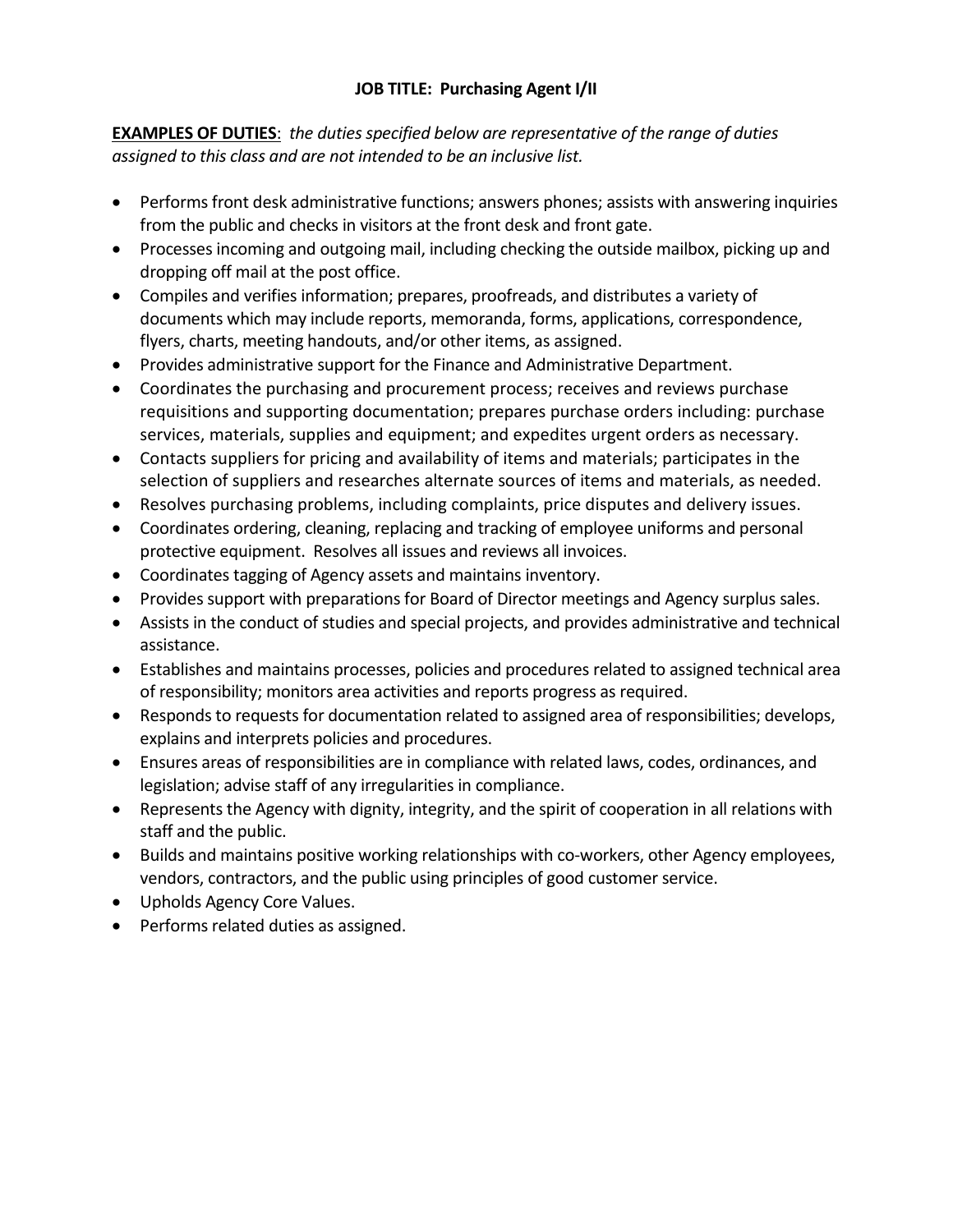## **QUALIFICATIONS**

#### Purchasing Agent I

### **Knowledge of:**

- Modern office practices, methods, and computer equipment including relevant software programs.
- Principles and practices of administrative office functions including file management.
- Methods and procedures of basic mathematics and computations of prices.
- Operation of office equipment including personal computers, fax machines, copiers, printers, telephones, voicemail and e-mail systems, etc.
- Oral and written communication skills; business English including vocabulary, spelling, and correct grammatical usage and punctuation.
- Safe work practices.
- Principles and practices of customer service.

## **Ability to:**

- Learn to prepare, coordinate and monitor/track purchasing/procurement agreements and other documents, reports and orders.
- On an ongoing basis, know, understand and perform operations; know all requirements and essential aspects of the job; observe and analyze and propose solutions to problems; review, analyze and interpret documents and information, remember instructions; and communicate tasks or projects to others.
- Learn, interpret, apply and explain Agency policies and procedures related to procurement of supplies, materials and professional services.
- Accurately compute costs.
- Learn to review bids for compliance with Agency needs, requirements and policies.
- Understand and carry out oral and written instructions, and prioritize workload to meet deadlines.
- Read, write and comprehend the English language at a level necessary for effective job performance exercising correct English usage, vocabulary, spelling, grammar and punctuation.
- Communicate effectively, tactfully and positively in both oral and written form.
- Operate and use modern office equipment and technology, including computers and applicable software.
- Maintain regular attendance and adhere to prescribed work schedule to conduct job responsibilities.
- Utilize appropriate safety procedures and practices for assigned duties.
- Establish and maintain effective working relationships with those contacted in the course of work.
- Contribute effectively to the accomplishment of Agency goals, objectives and activities.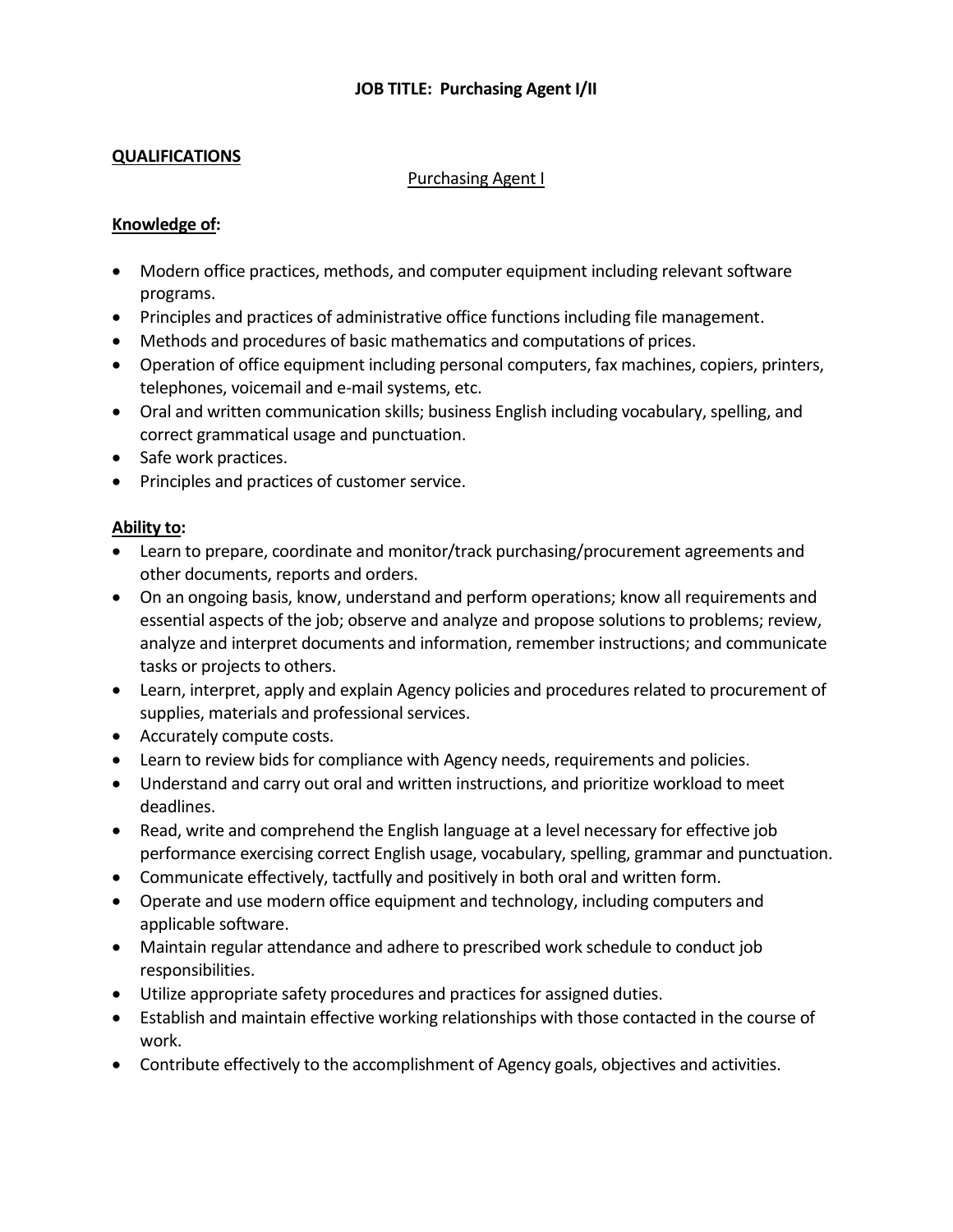# **JOB TITLE: Purchasing Agent I/II**

## **Experience and Education:**

Any combination of experience and training that would provide the required knowledge and abilities is qualifying. A typical way to obtain the required knowledge and abilities would be:

## **Experience:**

Two years of responsible administrative support or technical experience including customer service.

## **Education:**

Equivalent to completion of twelfth grade required with additional college courses in accounting, business, finance or a related field desirable.

### **SPECIAL QUALIFICATIONS**

## **License and Certificate:**

Possession of a valid California or Nevada Class C Driver License is desirable.

# Purchasing Agent II

## **Knowledge of:**

- Methods and procedures of purchase agreement development and administration.
- Principles and practices of intermediate analytical research and project coordination.
- Methods and procedures for conducting research, ordering, purchasing and procurement processes, bid processes and purchase agreements.
- Methods and procedures of purchase agreement development and administration.

# **Ability to:**

- Review bids for compliance with Agency needs, requirements and policies.
- Conduct research, prepare, coordinate and monitor/track purchasing/procurement agreements and bids, and other documents, reports and orders.
- Coordinate, monitor and implement special projects.

# **Experience and Education:**

Any combination of experience and training that would provide the required knowledge and abilities is qualifying. A typical way to obtain the required knowledge and abilities would be: